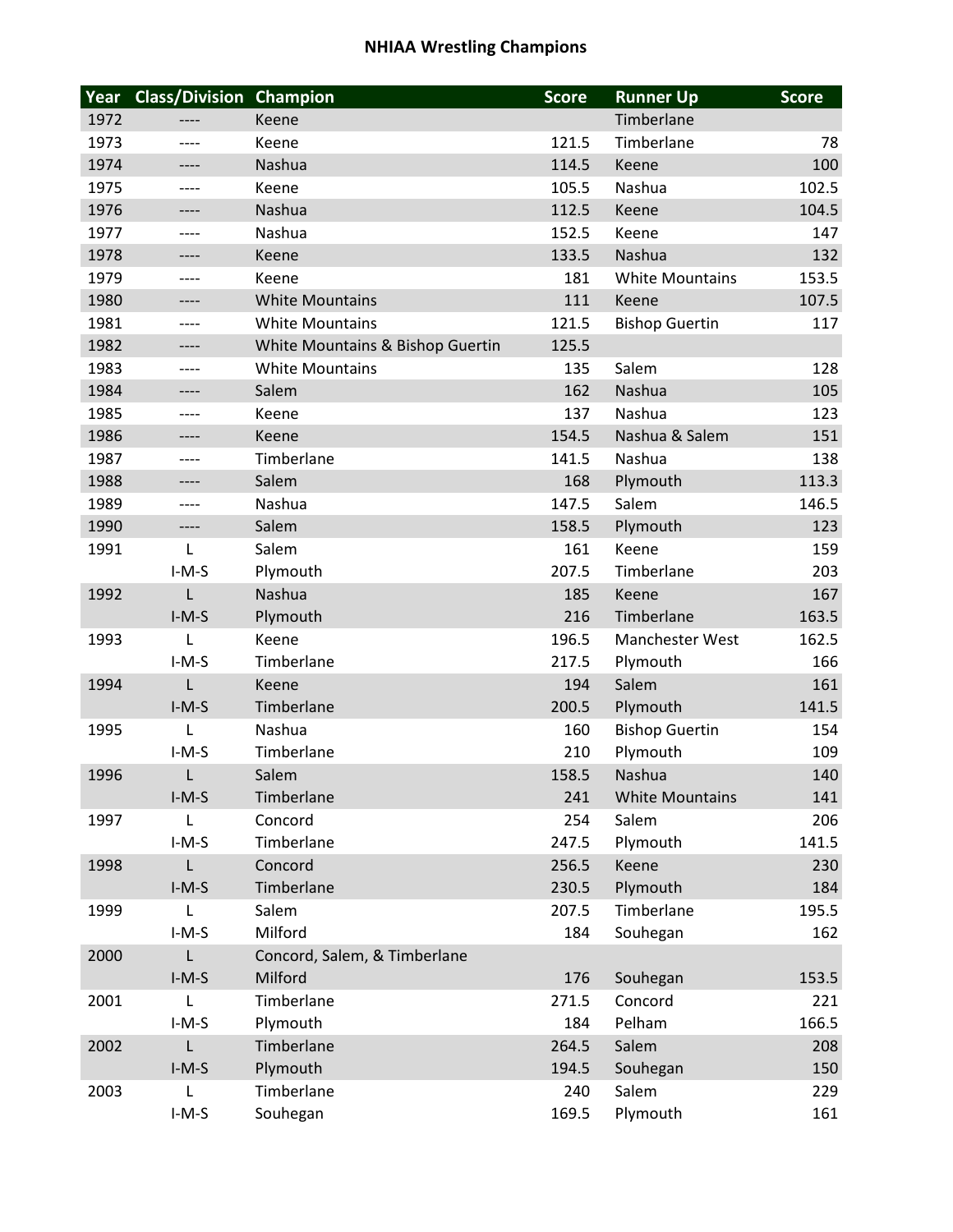## **NHIAA Wrestling Champions**

| Year | <b>Class/Division Champion</b>        |                         | <b>Score</b> | <b>Runner Up</b>        | <b>Score</b> |
|------|---------------------------------------|-------------------------|--------------|-------------------------|--------------|
| 2004 | L                                     | Timberlane              | 297          | Concord                 | 170          |
|      | $I-M-S$                               | Plymouth                | 170.5        | <b>Hollis Brookline</b> | 158          |
| 2005 | L                                     | Timberlane              | 324          | Concord                 | 254          |
|      | $I-M-S$                               | Plymouth                | 172          | <b>Hollis Brookline</b> | 118          |
| 2006 | L                                     | Timberlane              | 241.5        | Concord                 | 229          |
|      | $I-M-S$                               | Goffstown               | 151          | Plymouth                | 139.5        |
| 2007 | ı                                     | Timberlane              | 239.5        | Concord                 | 237.5        |
|      | $\mathbf{I}$                          | <b>Hollis Brookline</b> | 182          | Plymouth                | 155.5        |
| 2008 | $\mathsf{l}$                          | Timberlane              | 300          | Concord                 | 225.5        |
|      | $\mathbf{II}$                         | Plymouth                | 205.5        | <b>Bow</b>              | 137          |
| 2009 | $\mathsf I$                           | Timberlane              | 303.3        | Concord                 | 225          |
|      | $\begin{array}{c} \hline \end{array}$ | Plymouth                | 189          | Goffstown               | 129.5        |
| 2010 | I                                     | Timberlane              | 314          | Winnacunnet             | 181          |
|      | $\mathbf{II}$                         | Con Val                 | 188          | Goffstown               | 179.5        |
| 2011 | ı                                     | Timberlane              | 284          | Pinkerton               | 148.5        |
|      | $\mathbf{II}$                         | Goffstown               | 195          | Winnacunnet             | 184          |
|      | $\mathbf{III}$                        | Plymouth                | 208          | John Stark              | 119.5        |
| 2012 | $\mathsf{l}$                          | Timberlane              | 281.5        | Concord                 | 157.5        |
|      | $\mathbf{I}$                          | <b>Hollis Brookline</b> | 194          | Milford                 | 191          |
|      | III                                   | Windham                 | 161          | Plymouth                | 129          |
| 2013 | $\mathsf{l}$                          | Timberlane              | 233          | Pinkerton               | 146          |
|      | $\mathbf{II}$                         | <b>Hollis Brookline</b> | 223          | <b>Bedford</b>          | 172.5        |
|      | III                                   | Windham                 | 164          | John Stark              | 153          |
| 2014 | $\mathsf{l}$                          | Timberlane              | 200          | Londonderry             | 161          |
|      | $\mathbf{II}$                         | <b>Bedford</b>          | 218.5        | Milford                 | 192          |
|      | III                                   | Windham                 | 171.5        | Plymouth                | 152          |
| 2015 | ı                                     | Londonderry             | 188          | Timberlane              | 175          |
|      | $\mathbf{II}$                         | <b>Hollis Brookline</b> | 200.5        | Windham                 | 193          |
|      | $\mathbf{III}$                        | Plymouth                | 169.5        | Campbell                | 158.5        |
| 2016 | ı                                     | Timberlane              | 220          | Concord                 | 159          |
|      | $\mathbf{II}$                         | Windham                 | 192          | <b>Hollis Brookline</b> | 187          |
|      | $\ensuremath{\mathsf{III}}\xspace$    | Campbell                | 162          | Plymouth                | 160          |
| 2017 | I                                     | Timberlane              | 271.5        | Concord                 | 194.5        |
|      | $\mathbf{II}$                         | Windham                 | 215.5        | Merrimack               | 174          |
|      | $\mathbf{III}$                        | Plymouth                | 247.5        | Campbell                | 142          |
| 2018 | ı                                     | Timberlane              | 254.5        | Concord                 | 192.5        |
|      | $\mathbf{II}$                         | Windham                 | 198          | Merrimack               | 192          |
|      | III                                   | Plymouth                | 173.5        | Bow                     | 156          |
| 2019 | T                                     | Timberlane              | 270.5        | Concord                 | 253          |
|      | $\mathbf{II}$                         | <b>Hollis Brookline</b> | 206          | <b>Bishop Guertin</b>   | 187          |
|      | $\mathbf{III}$                        | Bow                     | 165          | Campbell                | 152          |
| 2020 | I                                     | Timberlane              | 310.5        | Concord                 | 271.5        |
|      | $\mathbf{II}$                         | <b>Bishop Guertin</b>   | 255          | Merrimack               | 199          |
|      | $\ensuremath{\mathsf{III}}\xspace$    | Plymouth                | 167.5        | Bow                     | 150          |